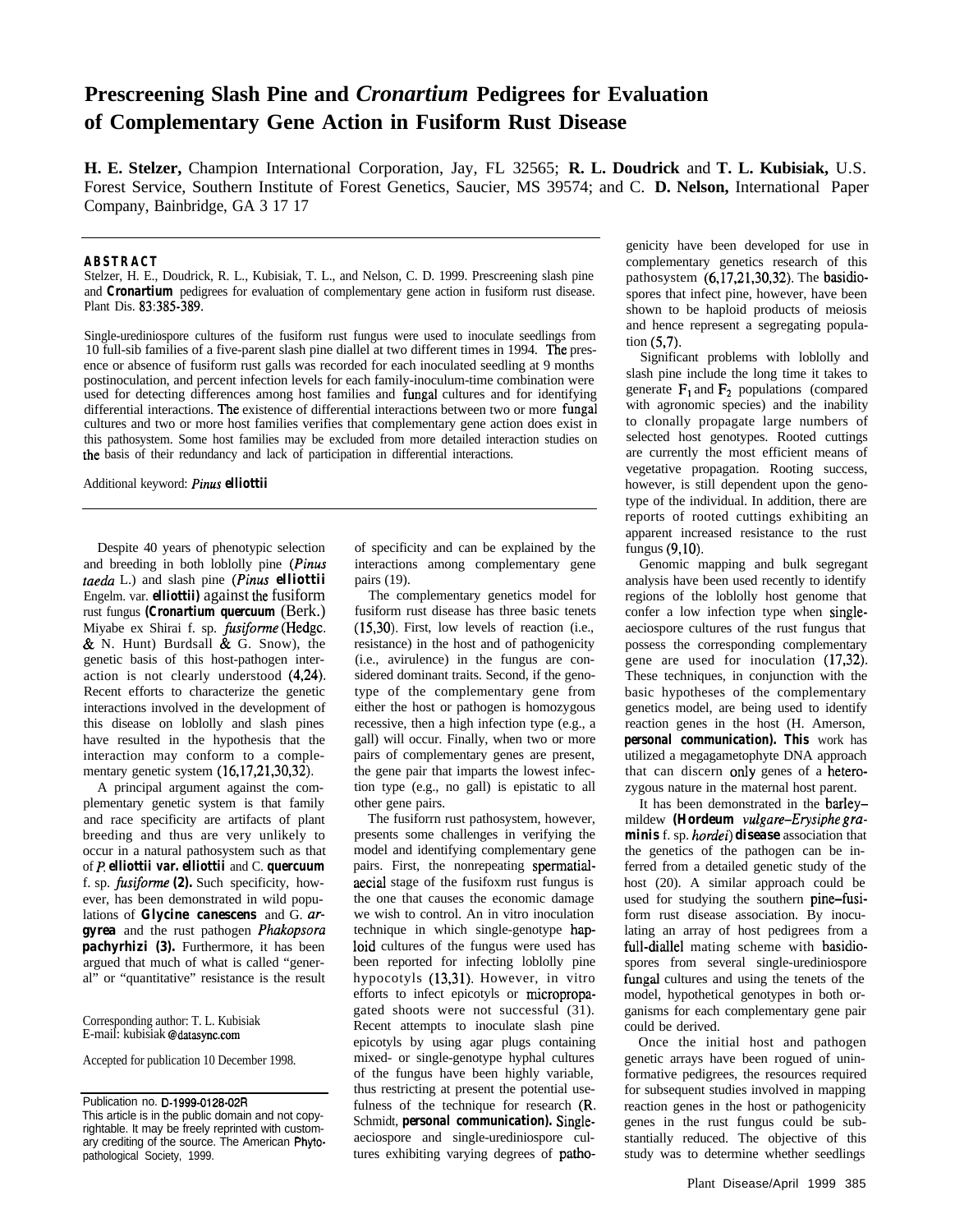from full-sib families of slash pine could be used to prescreen host plant material and cultures of the fusiform rust fungus for their potential to exhibit complementary genetic interactions.

# MATERIALS AND METHODS

Host seedlings. Five first-generation selections of *P elliottii* var. *elliottii* were control pollinated in a full-diallel crossing design. All five selections were chosen from the U.S. Forest Service's Harrison Experimental Forest in Harrison County, MS. In previous research, in which bulk inocula of the rust fungus was used, these selections were classified as follows: parent 8-7, resistant; parents 9-2 and 18-27, moderately resistant; and parents 18-26 and 18-62, susceptible (14,27). Twenty of the 25 full-sib families were propagated from seed (8) (selfs were excluded because of insufficient seed). Seed germination was staggered so that the seedlings were 8 weeks old at the time of each inoculation series.

Pathogen cultures. Four single-urediniospore cultures of C. *quercuum* f. sp. fusiforme were used in this study: CCA-2.SSl.SS1, wLP-10-2.ss1.ss1, CZ.SSl, and LM-S.SSl.SSl (5; U.S. Forest Service SRS Study Plan 2.01, *unpublished,* available upon request). All four cultures originated from aeciospore collections made in 1984: CC-A-2 on planted Livingston Parish loblolly pine in Madison County, FL; WLP-IO-2 on planted Livingston Parish loblolly pine in Livingston Parish, LA; CZ on native slash pine in Washington Parish, LA; and LM-5 on native slash pine in Jones County, MS. Single-urediniospore cultures were then developed from the aeciospore collections (5,23).

Artificial inoculations. All inoculations were performed at the Southern Institute of Forest Genetics in Gulfport, MS, on 22 to 25 May and 11 to 14 July 1994. For each inoculation time and rust fungus culture, an average number of 36 seedlings from each full-sib family were randomly divided into four replications. In each replication (day), families and cultures were randomly

ordered prior to the start of that day's inoculations. A forced-air apparatus (29) was used to deliver 12 to 18 basidiospores/mm\* of each fungal culture to the juncture of the stem and base of the terminal tuft of juvenile needles on each seedling. Spore density was monitored after inoculation of every tenth seedling and adjusted to ensure close adherence to the target density.

After inoculation, the seedlings were incubated in the dark at 20 to 22°C and 100% relative humidity for 24 h. After incubation, the seedlings were returned to the greenhouse and grown under an 18-h-light photoperiod provided by 1,000-W metal halide lamps. Two weeks after inoculation and every second week thereafter, the seedlings were fertilized (20-20-20 N-P-K, 200 ppm N).

Data collection. The presence or absence of fusiform rust galls on the seedlings was recorded 9 months after inoculation. The percent infection was then determined for each replication within a given full-sib family x inoculation time x inoculum treatment combination.

Given the simplest scenario of only one complementary gene pair operating in this biological array, infection levels can range from 0 to lOO%, depending upon the segregation ratios of the complementary genes in each organism. If the single-urediniospore culture is homozygous for high pathogenicity (i.e., aa), then all the haploid basidiospores would be virulent and the expected infection would be 100%, regardless of segregation in the host. If the culture is homozygous for low pathogenicity (i.e., AA), then all the haploid basidiospores would be avirulent and the expected infection could be 0, 25, 50, or  $100\%$ , depending on whether the R:r segregation ratio is 1:0, 3: 1, 1: 1, or 0: 1, respectively. Given a 1:l segregation of avirulent and virulent basidiospores resulting from a heterozygous single-urediniospore culture and R:r host segregation ratios of 1:0,3:1, 1: 1, or 0: 1, the expected infection levels could be 50, 62.5, 75, or lOO%, respec-

Table 1. Analysis of variance for the effects of replication (REP), family (FAM), cross direction (RECIP), inoculation time (TIME), and inoculum (INOC) on the arcsine of the square root of percent infection of slash pine seedlings after inoculation with basidiospores from four single-urediniospore cultures of the fusiform rust fungus"

|                 |    | Unpooled datay     |        | Pooled data <sup>z</sup> |                    |          |  |
|-----------------|----|--------------------|--------|--------------------------|--------------------|----------|--|
| Effect          | df | square $P$<br>Mean |        | df                       | <b>Mean square</b> | P        |  |
| <b>FAM</b>      | 9  | 1.9251             | 0.0001 | 9                        | 1.9069             | 0.0001   |  |
| RECIP(FAM)      | 9  | 0.1056             | 0.1042 |                          |                    | $\cdots$ |  |
| <b>INOC</b>     |    | 0.8579             | 0.0001 | 3                        | 0.8727             | 0.0001   |  |
| <b>FAM*INOC</b> | 27 | 0.2553             | 0.0001 | 27                       | 0.2529             | 0.0001   |  |
| <b>TIME</b>     |    | 0.0036             | 0.8123 |                          | 0.0036             | 0.8129   |  |
| REP(TIME)       | 6  | 0.1469             | 0.0363 |                          | 0.0946             | 0.1311   |  |
| <b>FAM*TIME</b> | 9  | 0.4087             | 0.0001 | 9                        | 0.4228             | 0.0001   |  |
| INOC*TIME       | 3  | 1.1029             | 0.0001 | 3                        | 1.0783             | 0.0001   |  |
| FAM*INOC*TIME   | 27 | 0.1038             | 0.0297 | 27                       | 0.1089             | 0.0216   |  |

x Mean squares and *P* values were determined by the SAS general linear model procedure.

 $\mathbf{y} \cdot \mathbf{R}^2$  for unpooled reciprocal cross data = 0.57.

 $z R^2$  for pooled reciprocal cross data = 0.56.

tively. The array of expected percent infection levels expands as more complementary gene pairs are added to the model (30).

Statistical analysis. The data were initially analyzed by the general linear model procedure (6th ed., SAS Institute, Cary, NC) to test for significant effects. Because percent infection data are based upon a binomial response and some data points lie outside the stable variance range of 30 to 70%, all data were transformed to the arcsine of the square root of the percent infection (1). Family (FAM), inoculum (INOC), and inoculation time (TIME) were all considered to be fixed effects. Reciprocal cross effects were treated as a nested effect within family (RECIP[FAM]) and considered fixed as well. The replication effect was nested within inoculation time (REP[TIME]) and regarded as random.

Differential interactions. Within a particular inoculation time, a significant family x inoculum interaction effect will suggest differential interactions between two or more fungal cultures and two or more host families. These differential interactions are characteristic of the complementary genetics system (19) and have been reported in earlier research on half-sib families of loblolly pine inoculated by using bulk inocula collected from single galls (25). For each inoculation time, a series of twoway contingency tables for individual combinations of two fungal cultures and two families were constructed, and significant  $(P = 0.05)$  differential interactions were identified by chi-square analysis (22).

### RESULTS

Analysis of variance revealed no significant reciprocal cross effects. Therefore, forward and reciprocal cross data were pooled (Table l), after which the replication effect was no longer significant  $(P =$ 0.1311). Hence, replications were pooled. Increasing the average sample size for a given family-inoculum-time combination to 72 greatly increased the power of estimating percent infection levels. Family, inoculum, and family x inoculum effects were all significant  $(P = 0.0001)$  and accounted for 39% of the observed variation. These data suggest that infection type reversals exist. While the time main effect was not significant ( $P = 0.8129$ ) all higher order interactions involving time implied that time did play some role in the development of disease symptoms.

Percent infection data for all familyinoculum-time combinations are given in Table 2. For inoculations conducted in July, any host family having 8-7 as a parent differentiated the four inocula. On these families, culture CCA-2SSI averaged more than 50% infection, while LM-5.SS1 averaged 18%. Cultures CZ.SSl and WLP-10-2.SS 1 were indistinguishable, each scoring less than 5% infection. The May inoculations yielded no host families capable of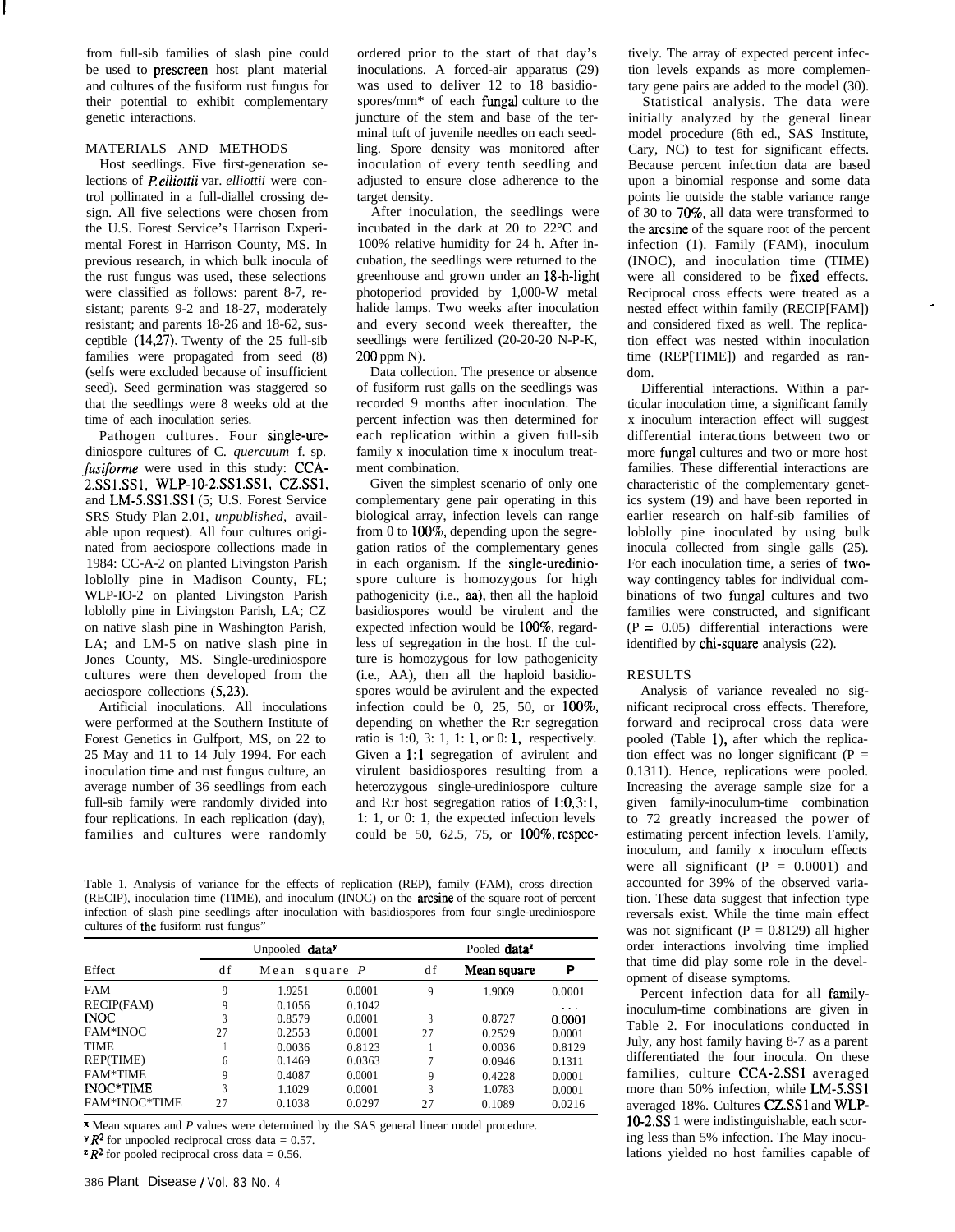differentiating the four inocula. None of the fungal cultures were able to identify any general difference patterns among the host families.

Differences in percent infection data between the May and July inoculations were observed in several families for each of the four fungal cultures (Table 2). When challenged with CZ.SSl and WLP-lo-2.SSl inoculum, all host families having 8-7 as one of the parents exhibited a noticeable reduction in infection levels for the July inoculations compared with those in May. For CCA-2.SS1, the percent infection was greater for the May inoculation series, regardless of host pedigree.

**Differential interactions.** Several significant ( $P = 0.05$ ) differential interactions among particular pairs of host families and fungal cultures were identified in both the May and July inoculation series (Table 3). The standard error of the mean percent infection data was 6%, but this error did not interfere with the detection of a differential interaction.

In May, the host family pair 8-7 x 18-62 and 18-26 x 18-62 exhibited an infection type reversal for fungal cultures CCA-2.SSl and CZ.SSl. Another family pair, 8- 7 x 18-62 and 9-2 x 18-26, identified differences between fungal cultures CCA-2.SS1 and WLP-10-2.SS1. A third family pair, 8-7 x 18-62 and 8-7 x 18-26, differentiated fungal cultures LM-S.SSl and WLP-10-2.SS1. A fourth differential interaction involved families 8-7 x 18-62 and 18-26 x 18-62 and fungal cultures CCA-2.SS1 and LM-5.SS1. These same two families also interacted differentially with fungal cultures CCA-2.SSl and WLP-lO-2.SSl in the May inoculation series.

Four significant differential interactions were found among the July inoculations. All four involved the fungal culture pair CCA-2SSl and WLP-lo-2.SSl. In addition, all four differential interactions shared the common family 18-27 x 18-62. The other host families involved were 8-7 x 9- 2, 8-7 x 18-26, 8-7 x 18-62, and 9-2 x 18- 26.

Within family 9-2 x 18-26, a significant differential interaction was also observed involving the two fungal cultures CCA-2SSl and WLP-lo-2.SSl and the two inoculation times.

# **DISCUSSION**

Pathogenic variability was shown within C. *quercuum* f. sp. fusiforme when bulk aeciospore isolates from different geographic sources were tested on half-sib families of loblolly and slash pine (27,28). The observed variability was particularly striking among progeny from putative resistant parents, in which there was in some cases a complete breakdown of resistance

Table 2. Percent infection levels (mean  $\pm$  SD) of 10 full-sib slash pine families inoculated with basidiospores from four single-urediniospore cultures of the fusiform rust fungus on 22 to 25 May and 11 to 14 July 19942

|                      | Mav        |            |            |            | July       |                |            |                   |
|----------------------|------------|------------|------------|------------|------------|----------------|------------|-------------------|
| Family               | $CCA-2$    | CZ         | $LM-5$     | $WLP-IO-2$ | $CCA-2CZ$  |                |            | $LM - 5$ WLP-10-2 |
| $8-7 \times 18-27$   | $20 \pm 5$ | $15 \pm 4$ | $9 \pm 3$  | $11 \pm 4$ | $30 + 5$   | $4 + 2$        | $18 \pm 4$ | $1 \pm 1$         |
| $8-7 \times 9-2$     | $39 \pm 5$ | $18 \pm 4$ | $18 + 4$   | $16 \pm 4$ | $57 \pm 6$ | $3 \pm 2$      | $15 \pm 4$ | $3 \pm 2$         |
| $8-7 \times 18-26$   | $44 \pm 7$ | $36 + 7$   | $15 \pm 5$ | $40 \pm 7$ | $50 \pm 6$ | 0 <sub>c</sub> | $18 \pm 4$ | $4 \pm 2$         |
| $8-7 \times 18-62$   | $50 \pm 6$ | $35 \pm 5$ | $34 \pm 5$ | $20 \pm 5$ | $59 \pm 6$ | $5 \pm 2$      | $16 \pm 4$ | $3 \pm 2$         |
| $18-27 \times 9-2$   | $16 \pm 5$ | $22 \pm 5$ | $18 \pm 5$ | $18 \pm 5$ | $33 \pm 6$ | $16 \pm 4$     | $29 \pm 6$ | $21 \pm 5$        |
| $18-27 \times 18-26$ | $23 \pm 6$ | $29 \pm 7$ | $29 \pm 7$ | $22 \pm 6$ | $44 \pm 7$ | $39 \pm 7$     | $43 \pm 7$ | $50 \pm 7$        |
| $18-27 \times 18-62$ | $23 \pm 5$ | $33 + 5$   | $24 \pm 5$ | $29 \pm 5$ | $38 \pm 5$ | $34 \pm 5$     | $34 \pm 5$ | $55 \pm 6$        |
| $9-2 \times 18-26$   | $34 \pm 6$ | $41 \pm 7$ | $27 \pm 6$ | $52 \pm 6$ | $71 \pm 6$ | $34 \pm 5$     | $34 \pm 5$ | $30 \pm 5$        |
| $9-2 \times 18-62$   | $36 \pm 5$ | $40 \pm 6$ | $43 \pm 6$ | $36 \pm 5$ | $80 \pm 5$ | $34 \pm 5$     | $34 \pm 5$ | $44 \pm 6$        |
| 18-26 x 18-62        | $38 + 5$   | $60 \pm 6$ | $63 \pm 5$ | $65 \pm 5$ | $70 \pm 6$ | $73 \pm 5$     | $58 \pm 6$ | $70 + 5$          |

<sup>2</sup> Average sample size per family-inoculum-time combination was 72 seedlings. All four single-urediniospore cultures have the extension .SS 1.

**(28).** In one study with loblolly pine, the classic reversal of infection levels, indicative of specificity, was observed between two bulk aeciospore isolates and two halfsib families (25). Single-aeciospore cultures from a single gall were found to be almost as variable as bulk aeciospore collections from several galls (23). However, no infection type. reversals were observed. Data from this research support existing data and show the existence of differential interactions (Table 3) and the operation of the complementary genetics model in this pathosystem.

Given the existence of differential interactions among these data, one can begin to deduce hypothetical genotypes for both organisms of this disease association. According to the July inoculation data (Tables 2 and 3), all families having 8-7 as a parent and that were inoculated with fungal culture WLP-lo-2.SSl exhibited extremely low levels of infection. Since the basidiospore is haploid and by definition of the complementary genetics model, culture WLP-lo-2.SSl must be homozygous dominant for low pathogenicity at one locus. On the host side, one of the parents must be homozygous dominant for low reaction at the same locus. Otherwise, if both parents were heterozygous, an infection level of 25% should have been observed. The odds are very low that four unique parents would all be homozygous dominant at the same locus. Hence, the common parent, 8-7, is homozygous dominant. This conclusion agrees with previous research (15).

Hypothetical genotypes have been derived for all five host parents and the two single-urediniospore cultures, CCA-2.SSl and WLP-IO-2.SS1, for the July inoculation series (30). Recognizing that heterozygosity can exist at all interaction loci in both organisms makes the generation of possible mean percent infection levels more difficult than previously reported (15). Current efforts are underway to develop computer models that will produce these phenotypic ratios and their corresponding host-pathogen genotypes.

Table 3. Summary of two-way contingency analyses showing significant differential interactions  $(P \le 0.05)$  among 10 full-sib slash pine families inoculated with basidiospores from four single-urediniospore cultures of the fusiform rust fungus<sup>2</sup>

|                      | May             |                                  |               |                      | July                           |                       |        |                      |
|----------------------|-----------------|----------------------------------|---------------|----------------------|--------------------------------|-----------------------|--------|----------------------|
| Family               | $CCA-2$         | c z                              | $LM-5$        | $WLP-10-2$           | $CCA-2$                        | c z                   | $LM-5$ | $WLP-IO-2$           |
| $8-7 \times 18-27$   |                 |                                  |               |                      | $\sim$ $\sim$ $\sim$           |                       |        | $\sim$ $\sim$ $\sim$ |
| $8-7 \times 9-2$     |                 |                                  |               | $\sim$ $\sim$ $\sim$ | $57 \pm 6$ B                   |                       |        | $3 \pm 2 B$          |
| $8-7 \times 18-26$   |                 | $\alpha$ , $\alpha$ , $\alpha$ , | $15 \pm 5c$   | $40 \pm 7$ c         | $50 \pm 6$ A                   |                       |        | $4 \pm 2$ A          |
| $8-7 \times 18-62$   | $50 \pm 6$ abde | $35 \pm 5a$                      | $34 \pm 5$ cd | $20 \pm 5$ bce       | $59 \pm 6$ C                   |                       |        | $3 \pm 2C$           |
| $18-27 \times 9-2$   |                 |                                  | $\sim$        |                      |                                | $\bullet$             |        |                      |
| 18-27 x 18-26        |                 |                                  |               |                      | $\bullet$ .<br><br>4 $\bullet$ |                       |        | $\sim$ $\sim$        |
| 18-27 x 18-62        | $\cdots$        |                                  |               | $\sim$ 10 $\sim$     | $± 5$ ABCD<br>38               | $\cdots$              |        | $55 \pm 6$ ABCD      |
| $9-2 \times 18-26$   | $34 \pm 6$ bI   |                                  |               | $52 \pm 6$ bI        | $71 \pm 6$ DI                  |                       |        | $30 \pm 5$ DI        |
| $9-2 \times 18-62$   |                 |                                  |               | $\sim$ $\sim$ $\sim$ |                                | $\bullet$ . $\bullet$ |        |                      |
| $18-26 \times 18-62$ | $38 \pm 5$ ade  | $60 \pm 6a$                      | $63 \pm 5$ d  | $65 \pm 5e$          |                                | $-0.001$              |        |                      |

<sup>z</sup> Unique differential host and rust fungus pairs are identified by matching lowercase letters for the May inoculation, by uppercase letters for the July inoculation, and by Roman numerals for times between inoculations.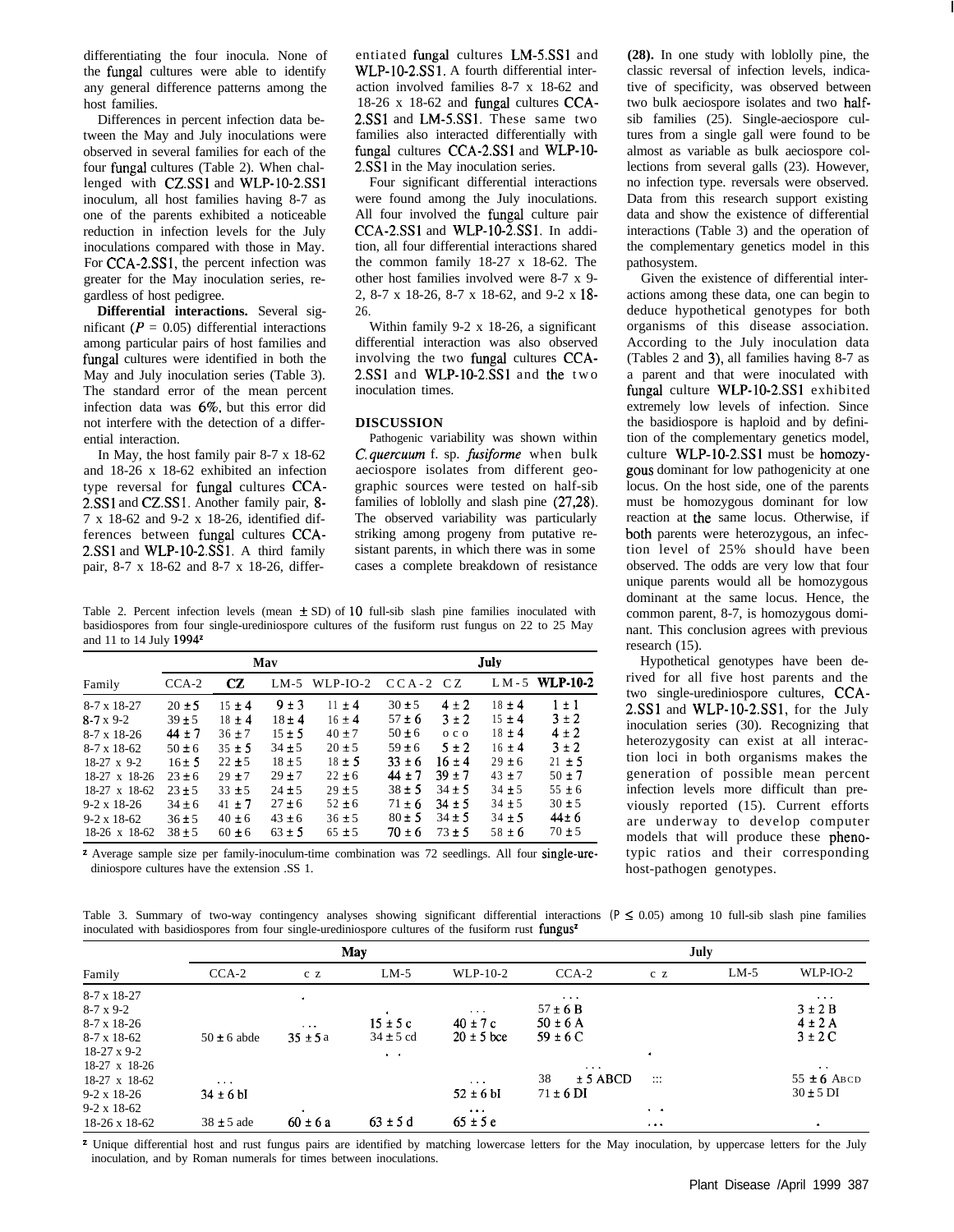Some of the current data, however, appear to conflict with data from earlier studies involving some of the host pedigrees and the rust fungus culture LM-5. Virtually no galls were observed on either half-sib or full-sib progeny involving parent 8-7 when they were challenged with the bulk aeciospore inoculum LM-5 (11, 27). In addition, progeny of 18-26 **x** 18-62 exhibited a mean percent infection level of >90% (11). When challenged with the single-urediniospore culture LM-S.SSl, however, the mean percent infection of full-sib families with 8-7 as one of the parents ranged from 9 to 34% (Table 2). Progeny of 18-26 x 18-62, however, showed a mean infection level of only 58%. A plausible explanation lies in the way the bulk aeciospore isolates and singleurediniospore cultures were collected and subsequently handled.

The original aeciospores of LM-5 were collected from a single gall near Laurel, MS, in 1972. The isolate was soon **dis**covered to be fairly benign, and because of its avirulent nature, LM-5 was used in subsequent studies (11,27). To supply enough inoculum for these studies, investigators either went back to the original tree and collected fresh aeciospores or they collected aeciospores from compatible interactions on slash pine seedlings of unknown genetic background inoculated with basidiospores of the LM-5 pedigree (T. Roland, *personal communication).* In regard to the first collection method, it must be noted that bulk aeciospore isolates are a complex heterogeneous mixture of dikaryotic spores resulting from the successful union of compatible mating types, and therefore the genetic composition of these mixtures can change from year to year. In the latter instance, when increasing the quantity of a putative "avirulent" isolate by collecting aeciospores from compatible interactions, one could be selecting for rare alleles in the fungal population that are capable of compromising the complementary low reaction gene or genes in the host (12).

Parents 8-7 and 9-2 have been classified as resistant and moderately resistant, respectively, to bulk inocula of the pathogen (11,14,27). It would be incorrect, however, for one to assume that the progeny of  $8-7 \times$ 9-2 would also exhibit a high level of resistance. For example, in the July inoculation, family 8-7 x 9-2 was virtually uninfected by the WLP-lo-2.SSl inoculum yet exhibited 57% infection when inoculated with CCA-2.SSl. The incorrect assumption does not result from the use of the term "resistant," but rather from failing to recognize the nature of the resistance.

Distinct differences exist in the differential interaction patterns between the two inoculation times (Table 3). It could be argued that the inoculation time effect and the differential interaction within family 9- 2 x 18-26 (between the May and July

inoculation series and rust fungus cultures CCA-2.SSl and WLP-lo-2.SSl) are artifacts of the artificial inoculations. The forced-air system (29) and the incubation protocols, however, have yielded reliable data (5-8,11,21) and are not suspect. The effect could be caused by temperature differences. A minimum period of 18 h with temperatures fluctuating between 16 and 26°C and humidity maintained close to the moisture saturation point is needed for production of and infection by basidiospores on pines (26). Postinoculation day and night temperatures of 30 and 26"C, respectively, significantly reduced infection levels, but challenged plants growing in day-night temperature regimes ranging from 30 and 22 to 22 and 18°C did not differ in mean percent infection levels (16).

Unfortunately, postinoculation greenhouse temperature data were lost for this study. One could speculate, however, that warmer day and night temperatures during July so affected the physiology of either the host seedlings or the fungal cultures that the disease failed to develop. This hypothesis could account for the lower percent infection levels in July for pedigrees with 8-7 as a parent challenged with fungal cultures CZ.SSl or WLP-lo-2.SSl. However, this host physiological resistance does not explain the ability of these same families to exhibit higher percent infection levels when inoculated with fungal culture CCA-2.SSl in July, nor does this hypothesis explain the ability of fungal cultures CZ.SSl and WLP-lo-2.SSl to infect some families and not others in July. Clearly, further research is needed to discern whether this is an environmental effect on the biology of the host or the pathogen or a genetic effect such as a temperature-sensitive complementary gene pair similar to those identified in stem rust of wheat (18).

Some host families and rust fungus cultures can play important roles in advanced complementary genetic studies. Three host families with 8-7 as one parent that were inoculated with culture CCA-2.SSl exhibited mean infection levels of approximately 50% (Table 2), and it has been hypothesized that they have at least one dominant allele for low reaction to the fungus (30). The fungal culture is thought to be heterozygous for pathogenicity at this interaction locus (30). If one were to again inoculate any of these families with CCA-2.SS1 at a higher spore density (e.g., 25 to 30 spores/mm\*) in order to ensure multiple infections and hyphal anastomosis, the resulting dikaryotic aeciospores from the compatible galls should be homozygous for high pathogenicity. If the host families are then inoculated with this genetically advanced culture at the lower inoculum density and the mean infection levels increase from 50 to lOO%, it would confirm that putting selection pressure on the pathogen could break down this "resistance" in only one generation.

The value of using seedlings in the initial screening is that a large array of both plant material and fungal cultures can be economically prescreened. Identification of genotypes with the potential to exhibit a differential response can preserve large amounts of time and material, thus increasing the feasibility of developing the clonal plant material needed for more detailed analyses of complementary gene action in this pathosystem. Clonal propagation of differential host lines could also be used to selectively monitor gene frequency shifts in the pathogen population.

No differential interactions were detected with families 18-27 x 9-2, 18-27 **x** 18-26, and  $9-2 \times 18-62$  (Table 3), which could be dropped from further study. An argument could be made for discontinuing the CZ.SSl culture because its infection level pattern in this study was similar to that of WLP-IO-2.SSl (Table 2) and it was found in only one differential interaction (Table 3). By not carrying such host and pathogen pedigrees forward, the workload of future studies involving this diallel and these fungal cultures could be reduced by 50%. A workload reduction of this magnitude can either be translated into direct cost savings or allow for the reallocation of resources to other critically needed studies.

#### LITERATURE CITED

- 1. Anderson, V. L., and McLean, R. A. 1974. Design of Experiments. Marcel Dekker, New York. pp 23-25.
- 2. Barrett, J. 1985. The gene-for-gene hypothesis: Parable or paradigm. Pages 215-225 in: Ecology and Genetics of Host-Parasite Interactions. Linnean Society of London, London.
- Burdon, J. J., and Jarosz, A. M. 1988. Ecological genetics of plant-pathogen interactions in natural communities. Philos. Trans. R. Sot. London 321:349-363.
- 4. Czabator, F. J. 1971. Fusiform rust of southern pines-A critical review. U.S. Dep. Agric. For. Serv. Res. Pap. SO-65.
- 5. Doudrick, R. L., fiance, W. L., Nelson, C. D., Snow, G. A., and Hamelin, R. C. 1993. Detection of DNA polymorphisms in a single urediniospore-derived culture of *Cronartium* quer&m f. sp. *fusiforme.* Phytopathology 83:388-392.
- 6. Doudrick, R. L., and Nelson, C. D. 1993. Complementary genetic interaction in fusiform rust disease on slash pine. (Abstr.) Phytopathology 83:1415.
- 7. Doudrick, R. L., Nelson, C. D., and Nance, W. L. 1993. Genetic analysis of a single urediniospore culture of **Cronartium** quercuumf. sp. *fusiform,* using random amplified polymorphic DNA markers. Mycologia 85:902- 911.
- 8. Doudrick, R. L., Schmidtling, R. C., and Nelson, C. D. 1996. Host relationships of fusiform rust disease. I. Infection and pycnial production on slash pine and nearby tropical relatives. Silvae Genet. 45:142-149.
- 9 Foster, G. S., and Anderson, R. L. 1989. Indirect selection and clonal propagation of loblolly pine seedlings enhance resistance to fusiform rust. Can. J. For. Res. 19:534-537.
- 10. **<sup>1</sup>** Frampton, L. J., Jr. 1994. Field performance comparisons between vegetative- propagules and seedlings of loblolly and slash pines. Pages 115-122 in: Proc. 1992 South. Reg. Inf. Exchange Group Biennial Symp. For. Genet.